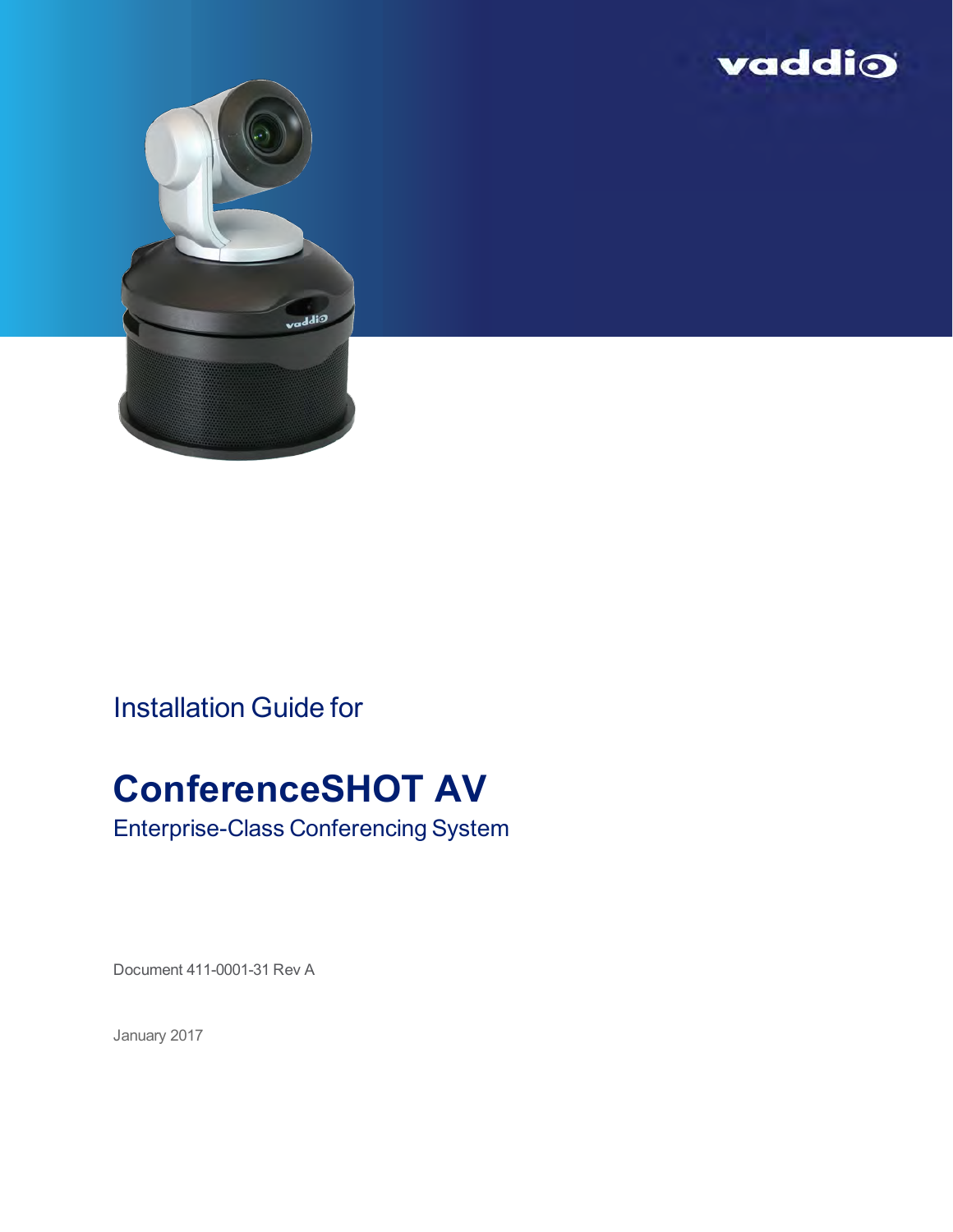## **Contents**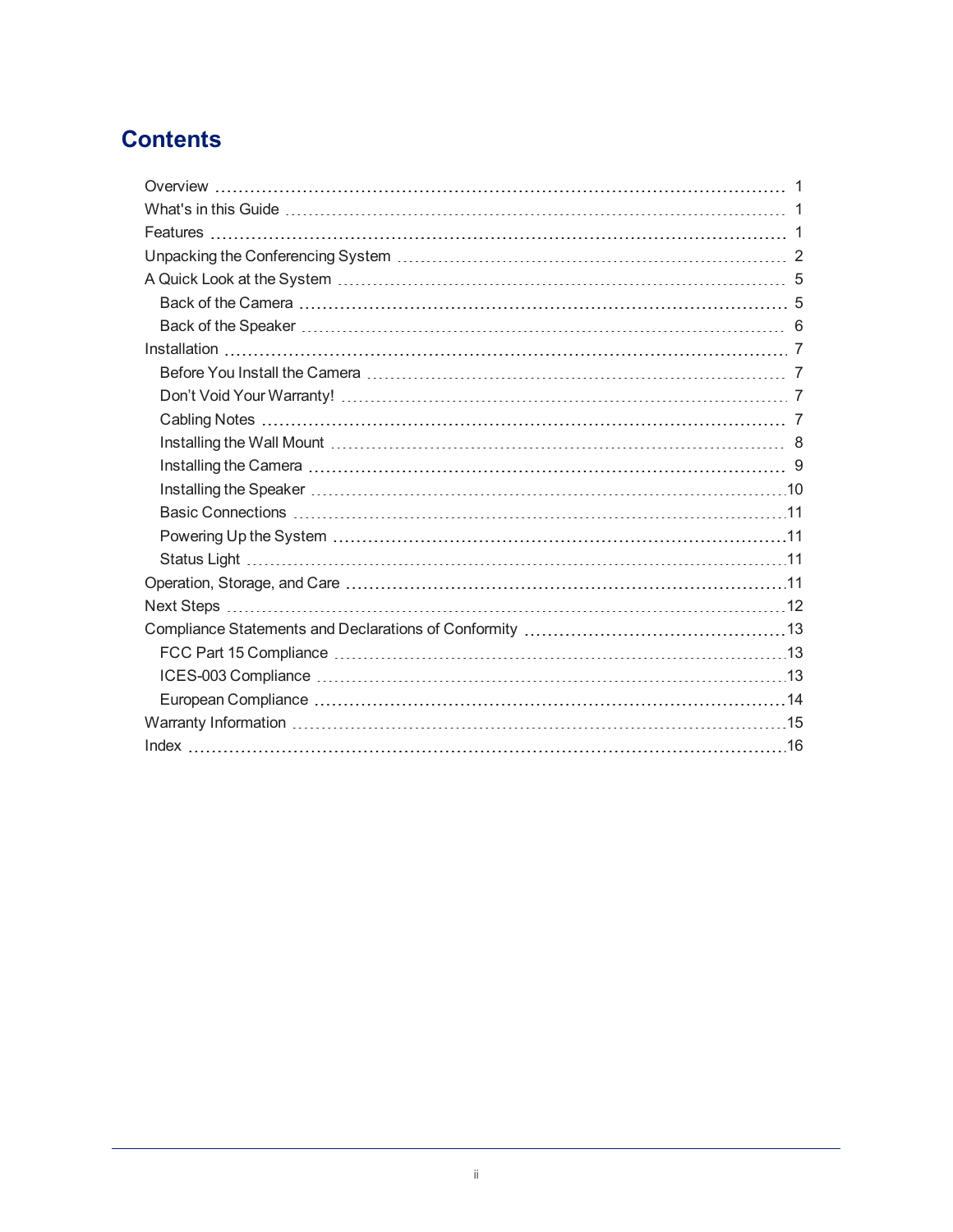## <span id="page-2-0"></span>**Overview**

This guide covers the ConferenceSHOT™ AV system – a camera and detachable speaker available in silver/black or white, together or separately, with or without microphones and a variety of other accessories.

## <span id="page-2-1"></span>What's in this Guide

This guide covers:

- **n** Unpacking the system
- Tips for a successful installation
- **n** Instructions for installing the camera mount
- n Information on connecting the system components
- **n** Instructions for mounting the camera and speaker
- **n** Camera power-on

<span id="page-2-2"></span>Complete product information is available in the **Integrator's Complete Guide to ConferenceSHOT AV Enterprise-Class Conferencing System**.

### Features

- n Integrated HD camera and audio system ideal for huddle rooms and small to medium conference rooms
- Audio inputs for two Vaddio MicPOD table or ceiling microphones
- Audio output for optional matching speaker or integrate into existing audio infrastructure
- 2.14 Megapixel effective, native 1080p/60 HD image sensor
- $\blacksquare$  10x optical zoom, horizontal field of view of 74 $^{\circ}$  in super-wide mode
- $\blacksquare$  Simultaneous uncompressed USB 3.0 and IP (H.264) video + full-duplex audio streaming
- Precise pan and tilt movements at up to 90° per second with smooth, silent direct-drive motors
- **n** Universal Video Class (UVC) and Universal Audio Class (UAC) drivers supported in Windows®, Mac® OS, and Linux operating systems, compatible with most UC conferencing applications
- **n** Presenter-friendly IR remote control
- **n** Integration-ready Telnet control
- Enterprise-class IT support with full web controls for remote management

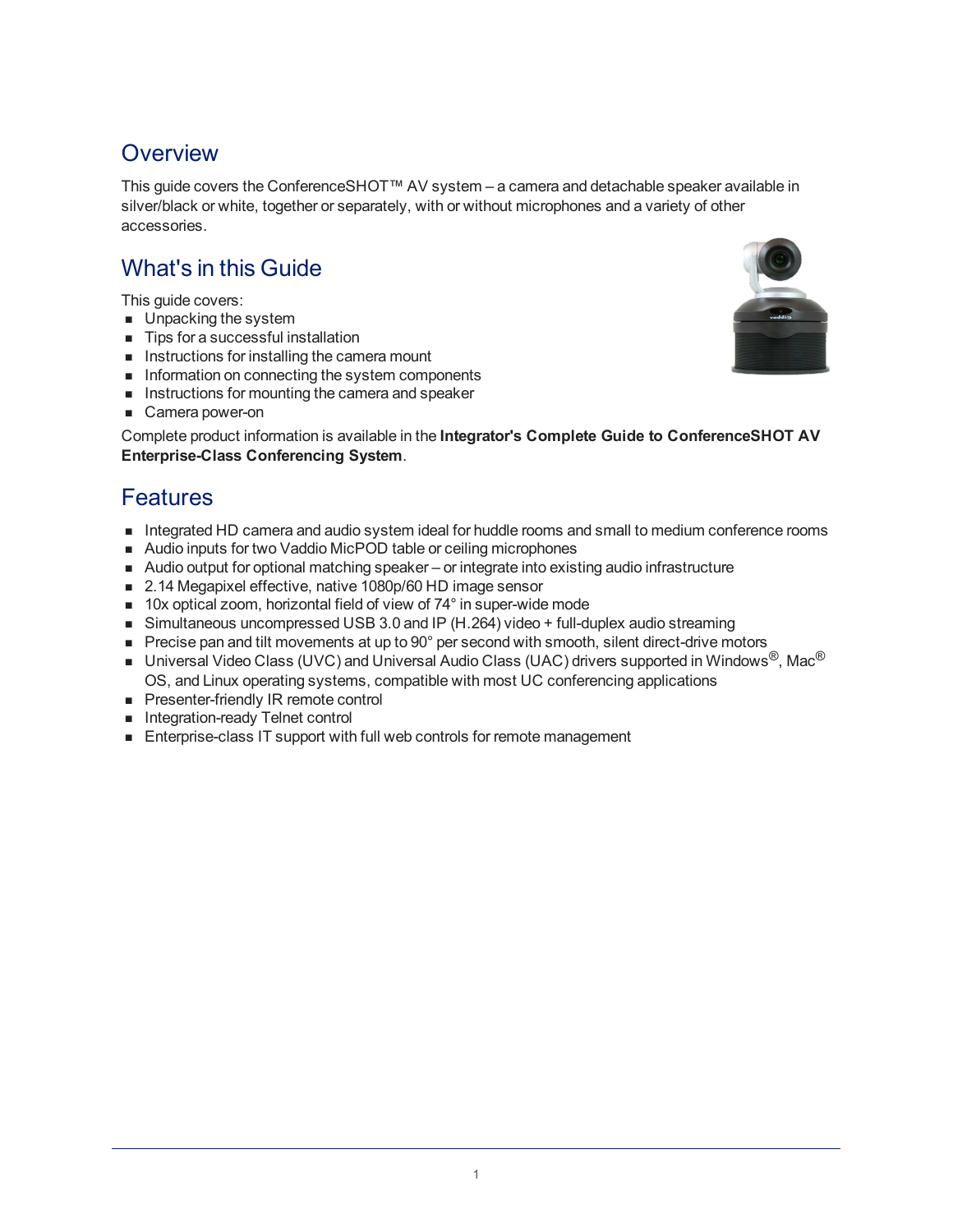## <span id="page-3-0"></span>Unpacking the Conferencing System

Make sure you received all the items you expected. Here are the packing lists for the ConferenceSHOT AV system.

#### *Caution:*

*Use the power supply shipped with the camera. Using a different power supply may create an unsafe operating condition or damage the camera, and will void the warranty.*

#### *Caution*

*Always support the camera's body when picking it up. Lifting the camera by its head or mounting arm will damage it.*



#### **ConferenceSHOT AV camera kit**

North America: 999-9995-000 (black/silver) or 999-9995-000W (white)

Europe and UK: 999-9995-001 (black/silver) or 999-9995-001W (white)

Australia and New Zealand: 999-9995-009 (black/silver) or 999-9995-009W (white)

- ConferenceSHOT AV camera
- Vaddio IR Remote Commander
- $\blacksquare$  PoE + power injector with AC cord set(s)
- Ethernet cable, 10 ft  $(3 m)$
- $\blacksquare$  USB 3.0 cable, 6 ft (1.8 m)
- $HDMI$  cable, 6 ft (1.8 m)
- Molex connector

#### **ConferenceSHOT AV speaker kit**

All locales: 998-9995-003 (black) or 998-9995-003W (white)

- **n** Speaker
- **N** Wall mount kit
- Cable to camera, 6 in. (15 cm)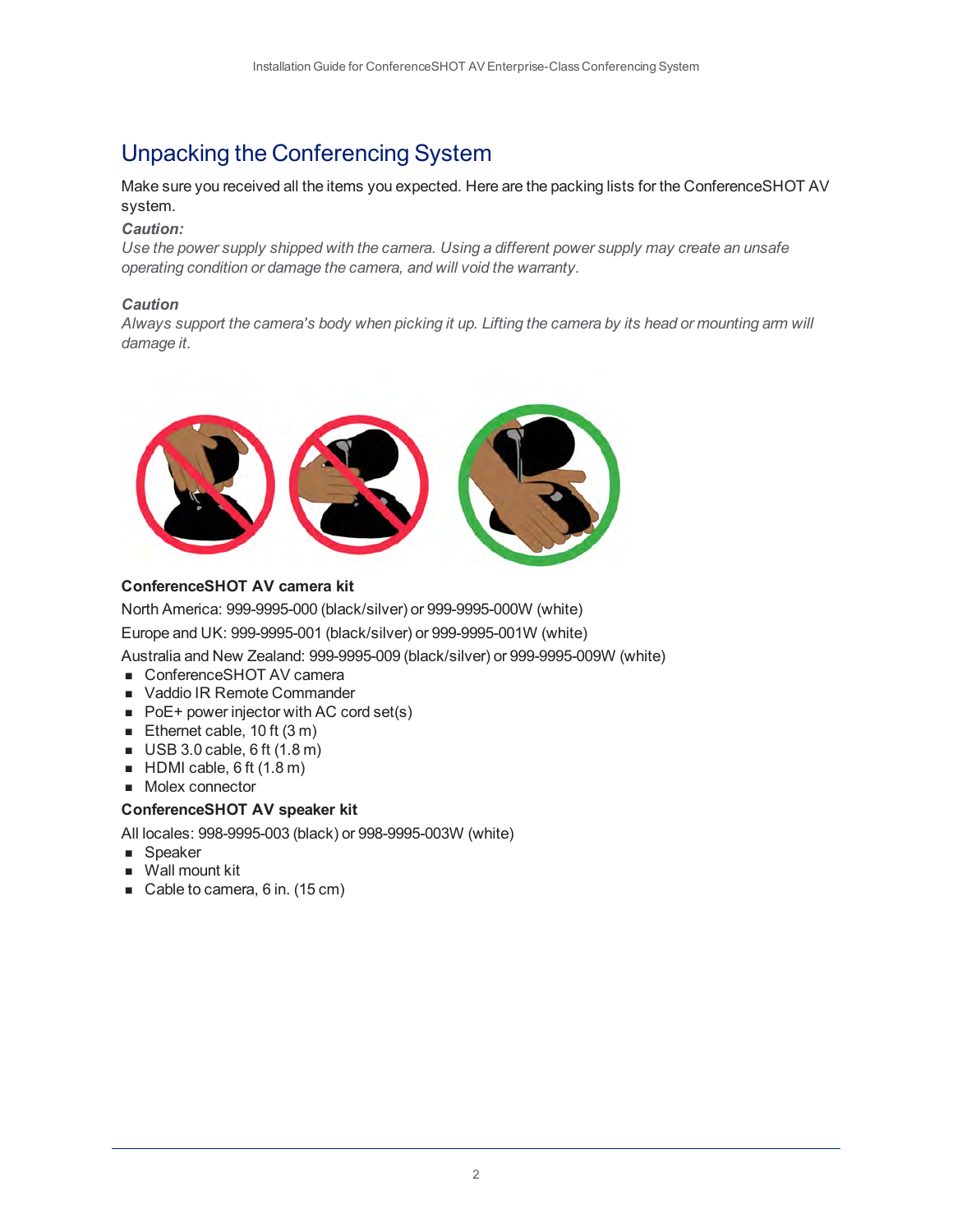#### **ConferenceSHOT AV system with single ceiling microphone**

North America: 999-9995-100 (black/silver) or 999-9995-100W (white)

Europe and UK: 999-9995-101 (black/silver) or 999-9995-101W (white)

Australia and New Zealand: 999-9995-109 (black/silver) or 999-9995-109W (white)

- ConferenceSHOT AV camera
- ConferenceSHOT AV speaker with cable
- Vaddio IR Remote Commander
- $\blacksquare$  Wall mount kit, black or white according to camera and speaker color
- One ceiling MicPOD
- $\blacksquare$  PoE + power injector with AC cord set(s)
- Ethernet cable,  $10$  ft  $(3 m)$
- $\blacksquare$  USB 3.0 cable, 6 ft (1.8 m)
- $HDMI$  cable, 6 ft (1.8 m)
- Molex connector

#### **ConferenceSHOT AV system with two ceiling microphones**

North America: 999-9995-200 (black/silver) or 999-9995-200W (white)

Europe and UK: 999-9995-201 (black/silver) or 999-9995-201W (white)

Australia and New Zealand: 999-9995-209 (black/silver) or 999-9995-209W (white)

- ConferenceSHOT AV camera
- ConferenceSHOT AV speaker with cable
- Vaddio IR Remote Commander
- Wall mount kit, black or white according to camera and speaker color
- Two ceiling MicPODs
- $\blacksquare$  PoE+ power injector with AC cord set(s)
- Ethernet cable,  $10$  ft  $(3 m)$
- $\blacksquare$  USB 3.0 cable, 6 ft (1.8 m)
- $HDMI$  cable, 6 ft (1.8 m)
- Molex connector

#### **ConferenceSHOT AV system with single tabletop microphone**

North America: 999-9995-300 (black/silver) or 999-9995-300W (white)

Europe and UK: 999-9995-301 (black/silver) or 999-9995-301W (white)

Australia and New Zealand: 999-9995-309 (black/silver) or 999-9995-309W (white)

- ConferenceSHOT AV camera
- ConferenceSHOT AV speaker with cable
- Vaddio IR Remote Commander
- Wall mount kit, black or white according to camera and speaker color
- <sup>n</sup> One tabletop MicPOD
- $\blacksquare$  PoE + power injector with AC cord set(s)
- Ethernet cable, 10 ft  $(3 m)$
- $\blacksquare$  USB 3.0 cable, 6 ft (1.8 m)
- $HDMI$  cable, 6 ft (1.8 m)
- **n** Molex connector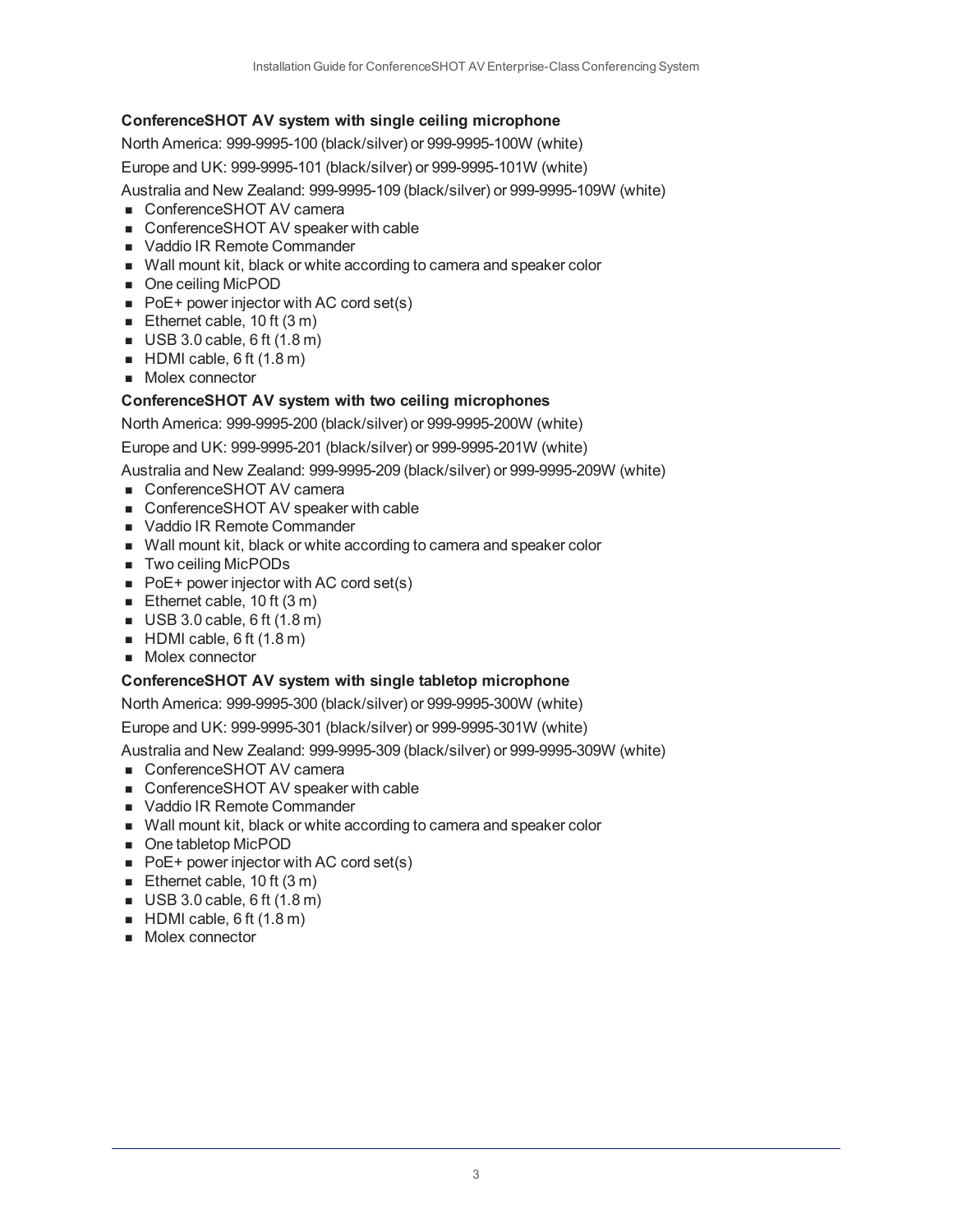#### **ConferenceSHOT AV system with two tabletop mics**

North America: 999-9995-400 (black/silver) or 999-9995-400W (white)

Europe and UK: 999-9995-401 (black/silver) or 999-9995-401W (white)

Australia and New Zealand: 999-9995-409 (black/silver) or 999-9995-409W (white)

- ConferenceSHOT AV camera
- ConferenceSHOT AV speaker with cable
- Vaddio IR Remote Commander
- Wall mount kit, black or white according to camera and speaker color
- Two tabletop MicPODs
- $\blacksquare$  PoE + power injector with AC cord set(s)
- Ethernet cable,  $10$  ft  $(3 m)$
- $\blacksquare$  USB 3.0 cable, 6 ft (1.8 m)
- $HDMI$  cable, 6 ft (1.8 m)
- Molex connector

#### **ConferenceSHOT AV basic camera system**

North America: 999-9995-500 (black/silver) or 999-9995-500W (white)

Europe and UK: 999-9995-501 (black/silver) or 999-9995-501W (white)

Australia and New Zealand: 999-9995-509 (black/silver) or 999-9995-509W (white)

- ConferenceSHOT AV camera
- vaddio IR Remote Commander
- <sup>n</sup> One tabletop MicPOD
- $\blacksquare$  PoE + power injector with AC cord set(s)
- **HDMI** audio embedder kit
- Ethernet cable,  $10$  ft  $(3 m)$
- $\blacksquare$  USB 3.0 cable, 6 ft (1.8 m)
- $HDMI$  cable, 6 ft (1.8 m)
- Molex connector

Download manuals, dimensional drawings, and other information from [www.vaddio.com/support](http://www.vaddio.com/support).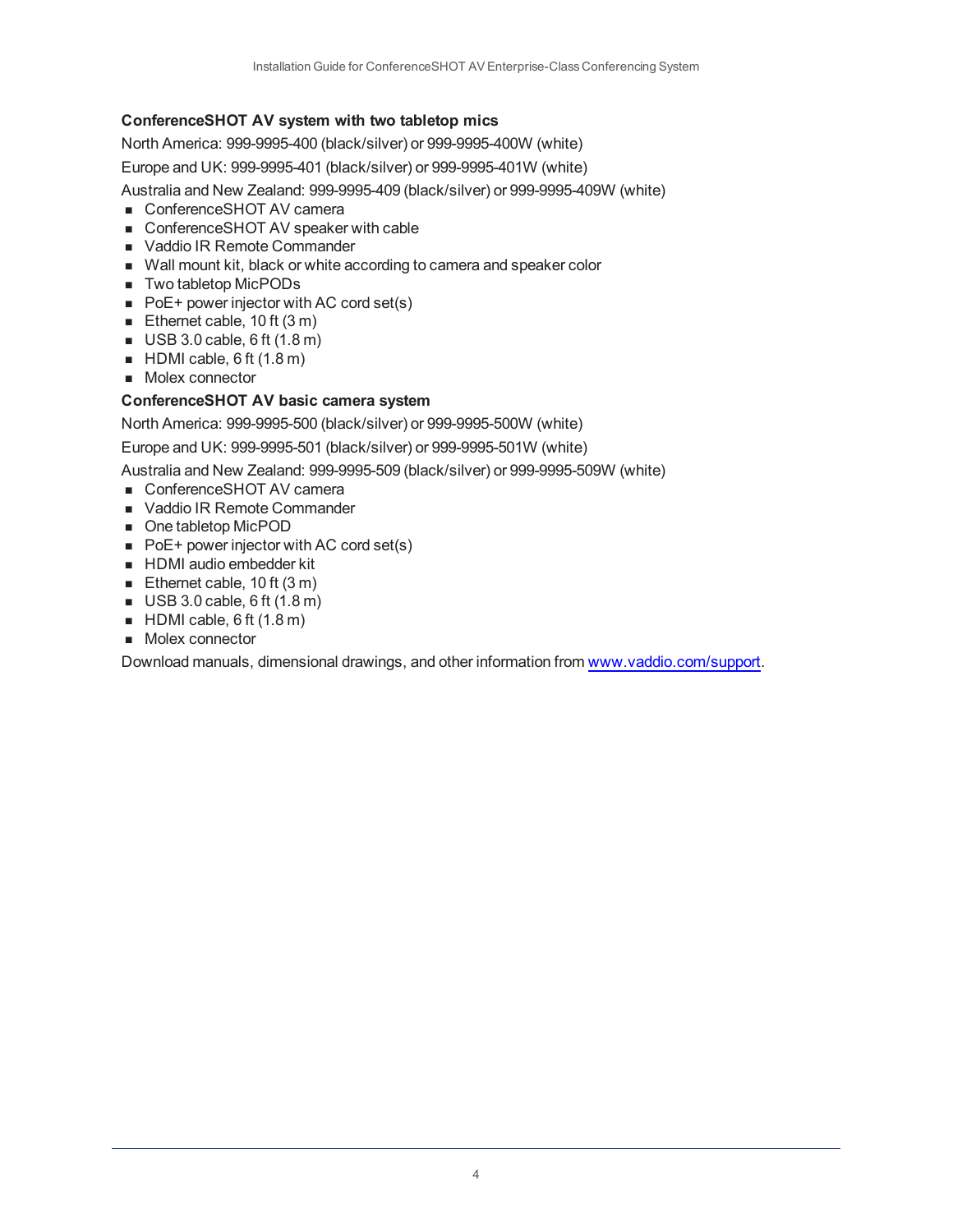## <span id="page-6-0"></span>A Quick Look at the System



- **Camera and zoom lens:** The ConferenceSHOT 10 camera features a 10X optical zoom lens (11X in Super-Wide mode).
- **R** sensors: Sensors in the front of the camera base receive signals from the remote. Make sure there's nothing directly in front of the camera base, and point the remote at the camera.
- **status light:** The multi-colored LED indicates the camera's current state.
- <span id="page-6-1"></span>**speaker:** Far-end audio for small conference rooms.

### Back of the Camera



- Network PoE+ 10/100/1000 Ethernet port; IP streaming and control via web interface
- **USB 3.0** Type B media device connector; streams uncompressed UVC standard video and UAC standard audio
- **EasyMIC ports** Connect up to two Vaddio EasyMIC microphones
- <sup>n</sup> **Audio output** Line level differential audio and 12 VDC power output to the optional amplified speaker or other audio infrastructure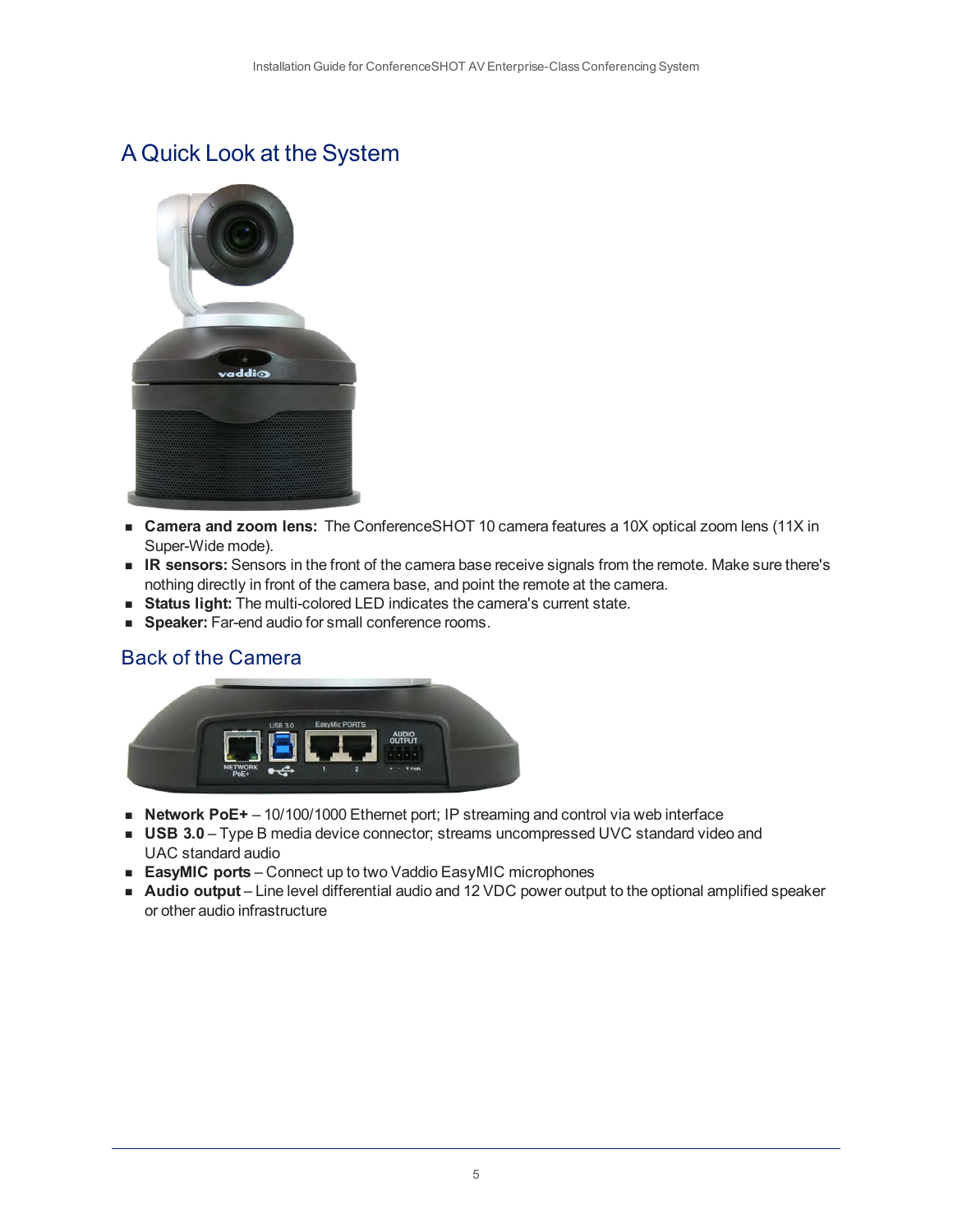## <span id="page-7-0"></span>Back of the Speaker



Use the provided speaker cable to connect the speaker to the camera.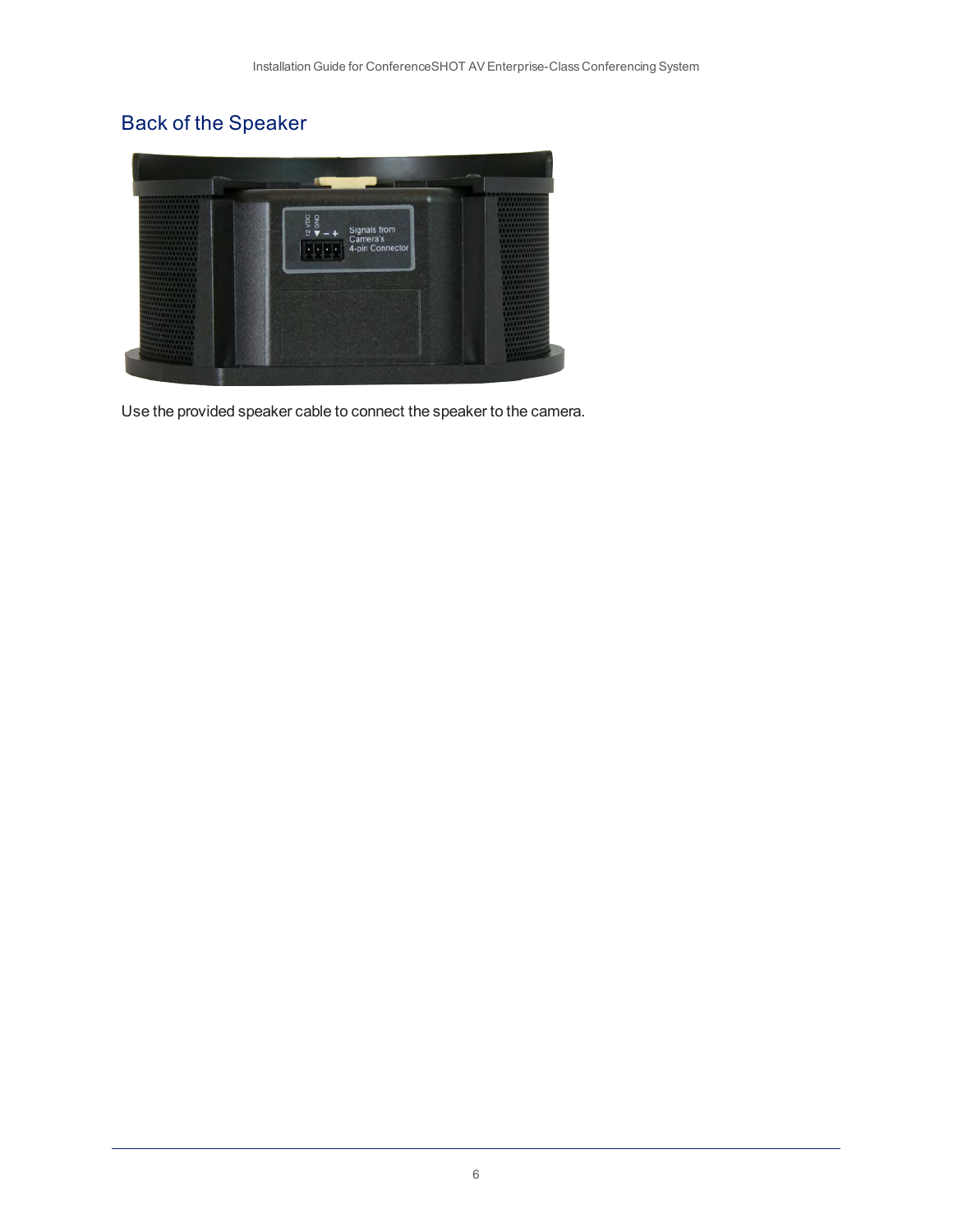### <span id="page-8-0"></span>**Installation**

<span id="page-8-1"></span>This section covers siting the camera, installing the mount, and installing the camera and speaker.

### Before You Install the Camera

- **n** Choose a camera mounting location that will optimize camera performance. Consider camera viewing angles, lighting conditions, line-of-sight obstructions, and in-wall obstructions where the camera is to be mounted.
- **Ensure that the camera body can move freely and point away from the ceiling and lights. The camera** will not perform well if it is pointed toward a light source such as a light fixture or window.
- $\blacksquare$  Follow the installation instructions included with the camera mount.

*Note*

<span id="page-8-2"></span>*Inverted installation is not recommended when the ConferenceSHOT speaker is to be used.*

### Don't Void Your Warranty!

#### *Caution*

*This product is for indoor use. Do not install it outdoors or in a humid environment without the appropriate protective enclosure. Do not allow it to come into contact with any liquid.*

*Use only the power supply included with this product. Using a different one will void the warranty, and could create unsafe operating conditions or damage the product.*

*Do not install or operate this product if it has been dropped, damaged, or exposed to liquids. If any of these things happen, return it to Vaddio for safety and functional testing.*

<span id="page-8-3"></span>Learn more at [www.vaddio.com/products](http://www.vaddio.com/products).

### Cabling Notes

For RJ-45 connections, use Cat-5e or better cable and high-quality standard RJ-45 connectors.

#### *Note*

*Use standard RJ-45 connectors and a good crimping tool. Do not use pass-through RJ-45 connectors. Poorly crimped connectors can damage the connectors on the product, cause intermittent connections, and degrade signal quality. Test cable pinouts and continuity before connecting them.*







**Intact** – Contact fingers will make reliable contact with the cable connector

**Damaged** – Some contact fingers are bent and will NOT make reliable contact with the cable connector

*Pro Tip Label all cables at both ends.*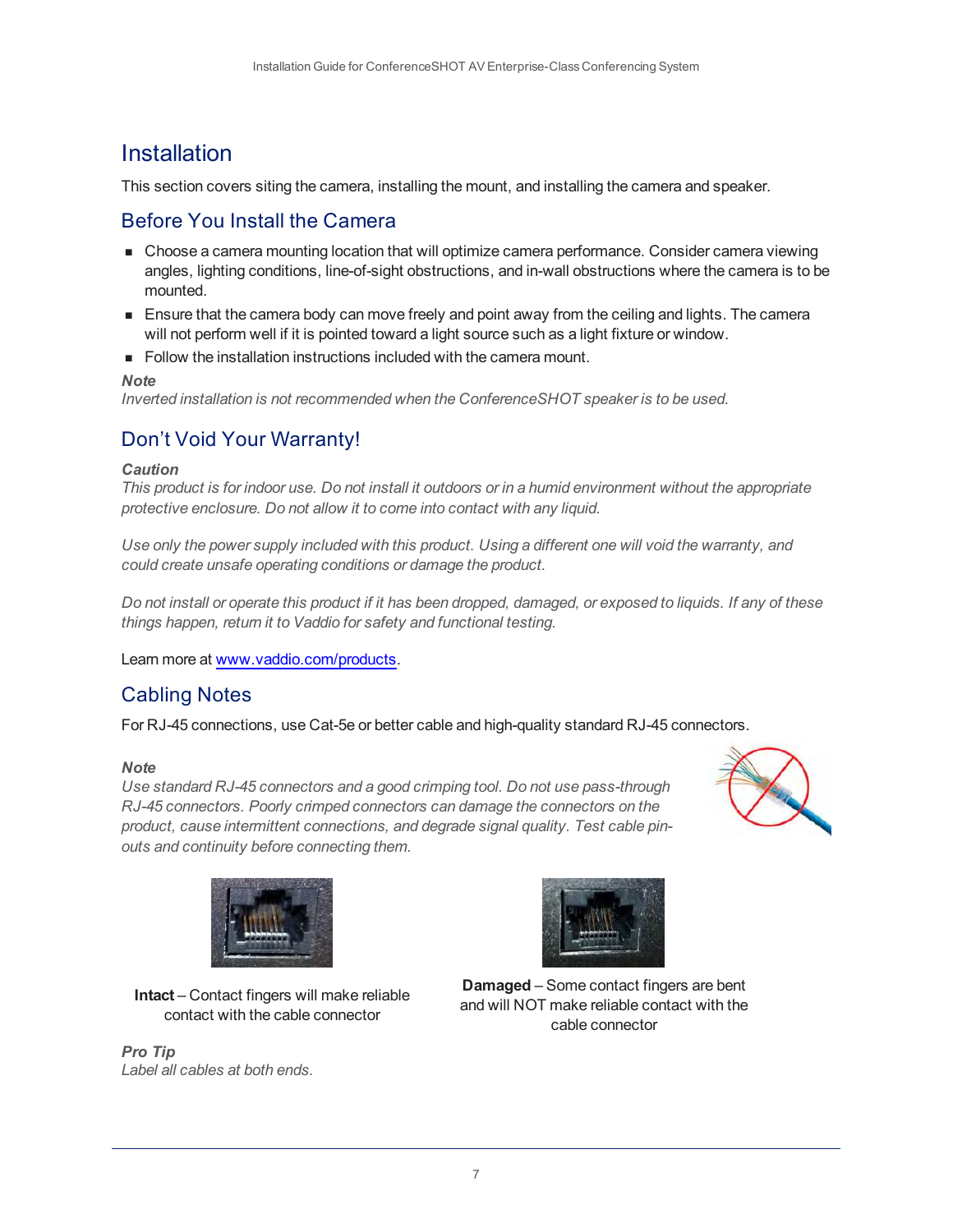## <span id="page-9-0"></span>Installing the Wall Mount

If you install the camera wall mount to drywall, use the wall anchors provided with the wall mount.



*Note*

*Inverted installation is not recommended when the ConferenceSHOT speaker is to be used.*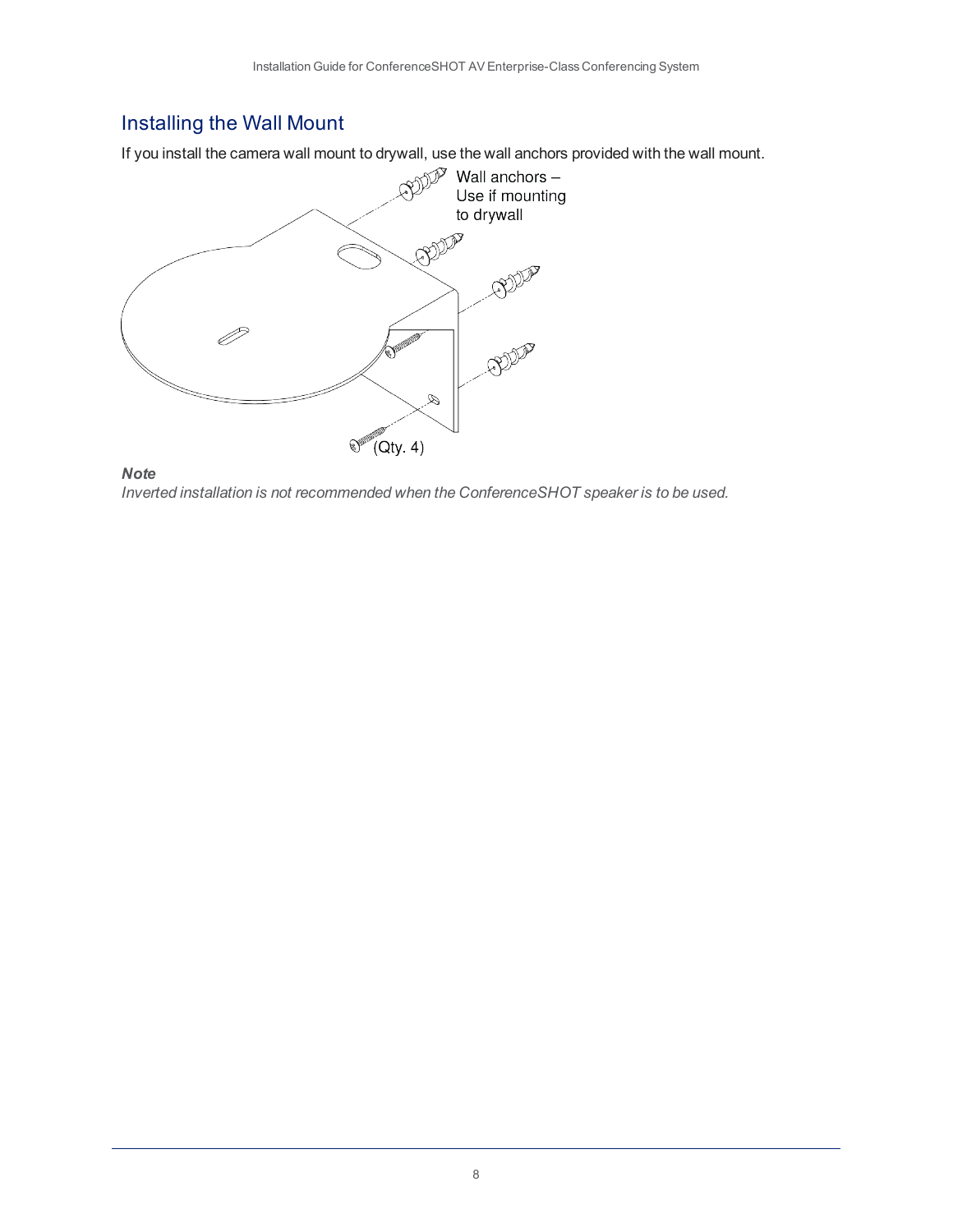### <span id="page-10-0"></span>Installing the Camera

#### *Caution*

*Before you start, be sure you can identify all cables correctly. Connecting a cable to the wrong port can result in equipment damage.*

#### *Caution:*

*Check Cat-5 cables for continuity before using them. Using the wrong pin-out may damage the camera system and void the warranty. Pro tip: Label your cables.*

- 1. Route the cables through the opening in the mounting shelf.
- 2. Connect all required cables to the camera.
- 3. Secure the camera to the mounting shelf using the mounting screw (¼-20 x .375 in.) supplied with the camera.



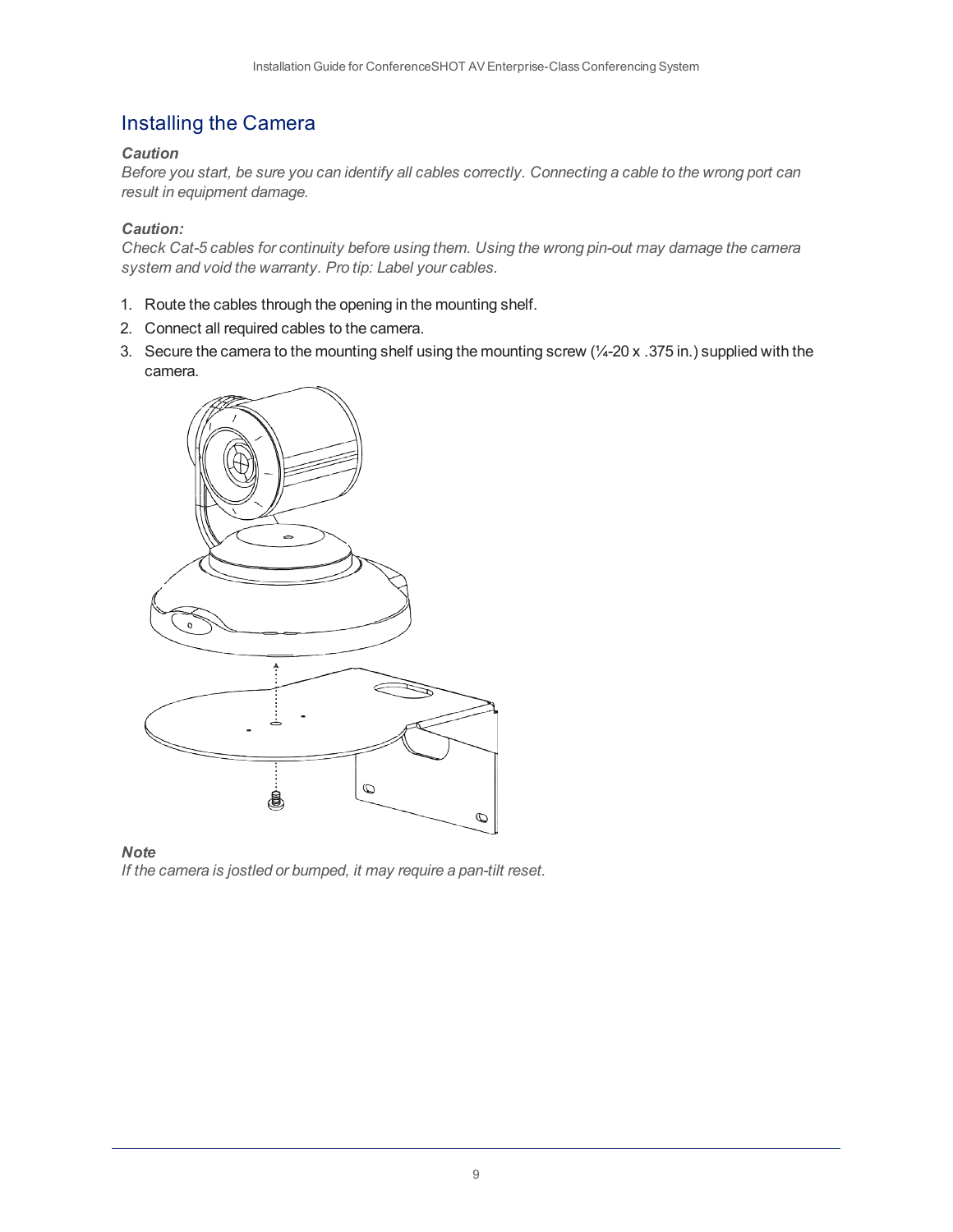### <span id="page-11-0"></span>Installing the Speaker

- 1. If you are adding a speaker to a previously-installed ConferenceSHOT AV camera, you may need to remove the camera from the mounting shelf to connect the speaker cable.
- 2. Install the camera on the mounting shelf if you have not already done so .
- 3. Slide the speaker part of the way onto the mounting shelf.
- 4. Connect the speaker cable (power and line level signal) to the speaker.
- 5. Slide the speaker into place.

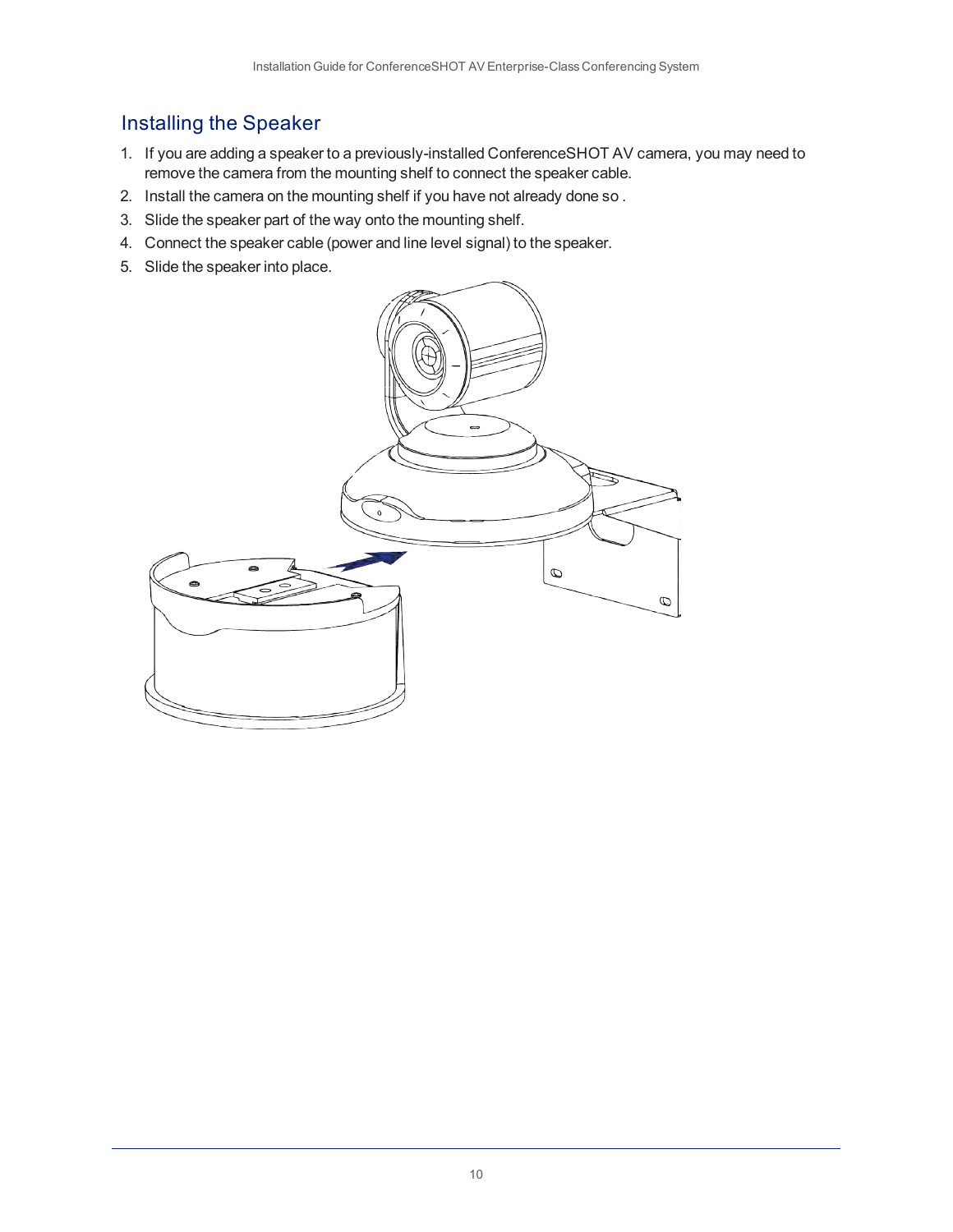### <span id="page-12-0"></span>Basic Connections

Here is an example of how the camera might be set up in a medium-size conference room. In this setup, a PC uses a unified communications conferencing application to manage the camera and connected microphones and speaker.



### <span id="page-12-1"></span>Powering Up the System

#### Connect camera power.

The camera will initialize and move. This will take a few seconds. When an image is available, the camera is ready to accept control information.

### <span id="page-12-2"></span>Status Light

The light in the camera's base indicates its current state.

- $Blue Camera$  is active
- $\blacksquare$  Purple Standby mode or booting
- $\blacksquare$  Yellow Firmware update is in progress
- Blinking blue Video mute is on (Pro A/V color scheme) or USB cable is disconnected (UC color scheme)
- Blinking yellow Motor out of calibration
- $\blacksquare$  Blinking purple Error

#### *Caution*

*Do not remove power or reset the camera while the indicator is yellow, showing a firmware update in progress. Interrupting a firmware update can make the camera unusable.*

## <span id="page-12-3"></span>Operation, Storage, and Care

For smears or smudges on the product, wipe with a clean, soft cloth. Use a lens cleaner on the lens. Do not use any abrasive chemicals.

Keep this device away from food and liquids.

Do not operate or store the device under any of the following conditions:

- **Temperatures above 40°C (104°F) or below 0°C (32°F)**
- High humidity, condensing or wet environments
- **n** Inclement weather
- Severe vibration
- **Between converging tectonic plates**
- **n** Dry environments with an excess of static discharge

Do not attempt to take this product apart. There are no user-serviceable components inside.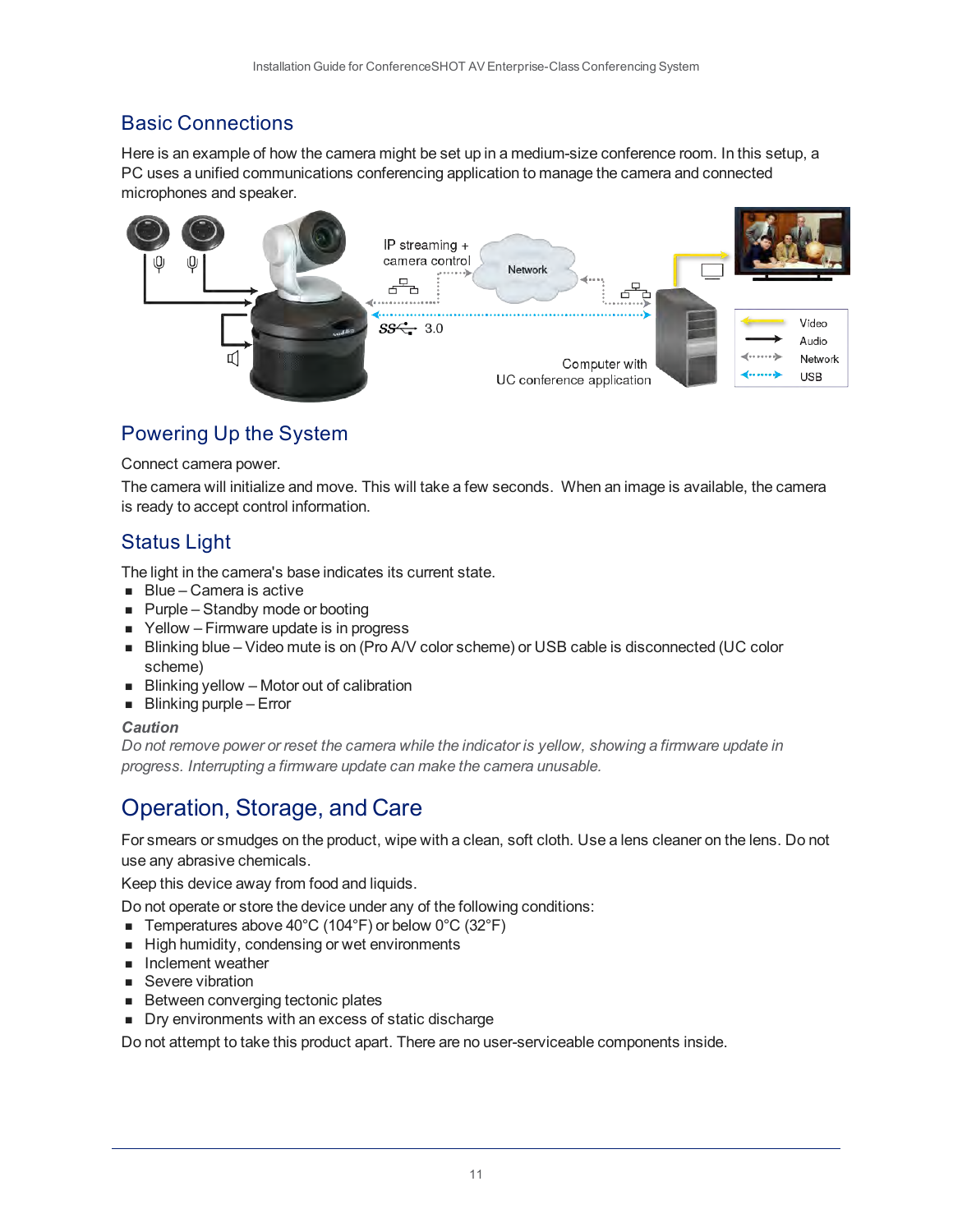## <span id="page-13-0"></span>Next Steps

The camera is now ready to configure and use. This information is available in the **Configuration and Administration Guide for ConferenceSHOT AV Enterprise-Class Conferencing System**. It is also included in the **Integrator's Complete Guide to ConferenceSHOT AV Enterprise-Class Conferencing System**.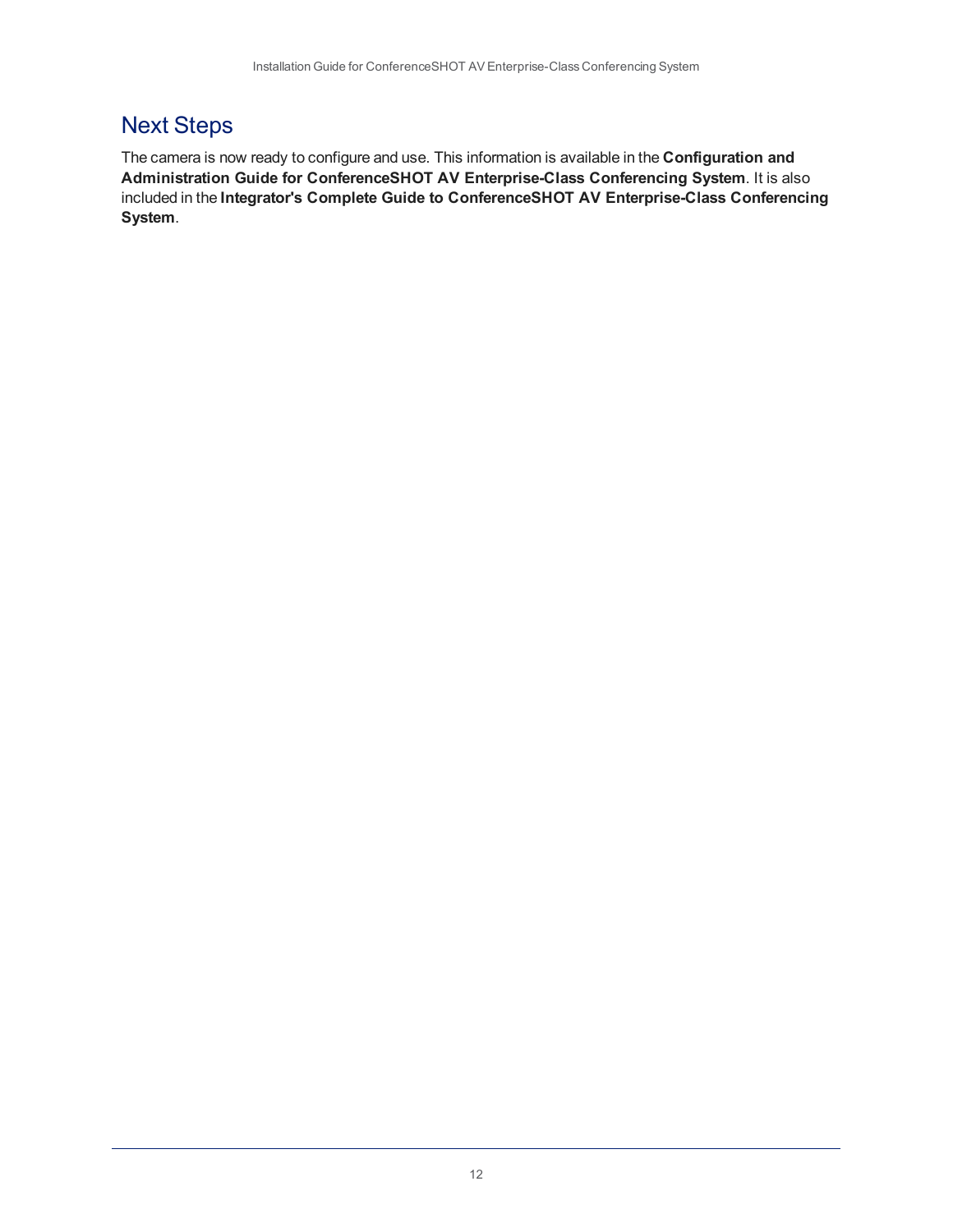## <span id="page-14-0"></span>Compliance Statements and Declarations of Conformity

Compliance testing was performed to the following regulations:

| FCC Part 15 (15.107, 15.109), Subpart B                        | Class A |
|----------------------------------------------------------------|---------|
| ICES-003, Issue 54: 2012                                       | Class A |
| EMC Directive 2004/108/EC                                      | Class A |
| EN 55022: December 2010                                        | Class A |
| EN 55024: November 2010                                        | Class A |
| KN22 2008 (CISPR 22: 2006)                                     | Class A |
| KN24 2008 (CISPR 24: 1997 + A1: 2000 + A2: 2002)               | Class A |
| IEC 60950-1:2005 (2nd Edition); Am 1: 2009 + Am 2: 2013        | Safety  |
| EN 60950-1: 2006 + A11: 2009 + A1: 2010 + A12: 2011 + A2: 2013 | Safety  |

### <span id="page-14-1"></span>FCC Part 15 Compliance

This equipment has been tested and found to comply with the limits for a Class A digital device, pursuant to Part 15, Subpart B, of the FCC Rules. These limits are designed to provide reasonable protection against harmful interference when the equipment is operated in a



Industrie

Canada

Canada

commercial environment. This equipment generates, uses, and can radiate radio frequency energy and, if not installed and used in accordance with the instruction manual, may cause harmful interference to radio communications. Operation of this equipment in a residential area is likely to cause harmful interference in which case the user will be required to correct the interference at his/her own expense.

Operation is subject to the following two conditions: (1) This device may not cause interference, and (2) This device must accept any interference including interference that may cause undesired operation of the device.

Changes or modifications not expressly approved by Vaddio can affect emission compliance and could void the user's authority to operate this equipment.

### <span id="page-14-2"></span>ICES-003 Compliance

This digital apparatus does not exceed the Class A limits for radio noise emissions from digital apparatus set out in the Radio Interference Regulations of the Canadian Department of Communications.<br>Le précent encereil numérieure plemet nec de bruite redicélectriques

Le présent appareil numérique n'emet pas de bruits radioélectriques dépassant les limites applicables aux appareils numeriques de la classe A

préscrites dans le Règlement sur le brouillage radioélectrique édicte par le ministère des Communications du Canada.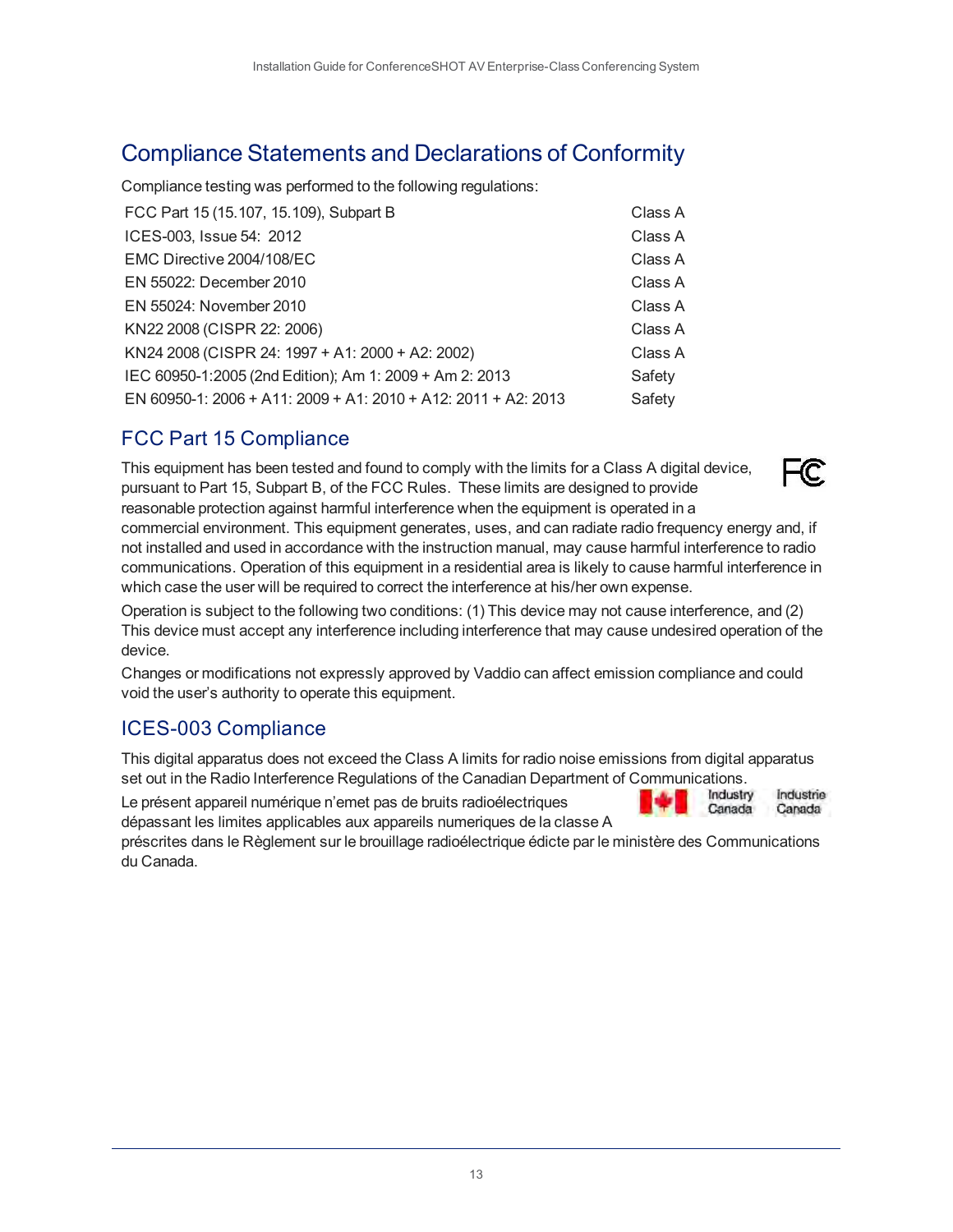### <span id="page-15-0"></span>European Compliance

This product has been evaluated for electromagnetic compatibility under the EMC Directive for Emissions and Immunity and meets the requirements for a Class A digital device. In a domestic environment this product may cause radio interference in which case the user may be required to take adequate measures. Standard(s) To Which Conformity Is Declared: CE

**EMC Directive 2004/108/EC EN 55022: December 2010** Conducted and Radiated Emissions **EN 55024: November 2010 Immunity** EN 61000-4-2: 1995 + Amendments A1: 1998 + A2: 2001 Electrostatic Discharge EN 61000-4-3: 2006 + A1: 2008 Radiated Immunity EN 61000-4-4: 2004 + Corrigendum 2006 Electrical Fast Transients EN 61000-4-5: 2006 **Surge Immunity** EN 61000-4-6: 2009 Conducted Immunity EN 61000-4-8: 2010 **Power Frequency Magnetic Field** 

**KN22 2008 (CISPR 22: 2006)** Conducted and Radiated Emissions **KN24 2008 (CISPR 24: 1997 + A1: 2000 + A2: 2002)** IT Immunity Characteristics EN 61000-4-2 Electrostatic Discharge EN 61000-4-3 Radiated Immunity EN 61000-4-4 Electrical Fast Transients EN 61000-4-5 Surge Immunity EN 61000-4-6 Conducted Immunity EN 61000-4-8 Power Frequency Magnetic Field

**IEC 60950-1: 2005 (2nd Edition); Am 1: 2009 + Am 2: 2013** Safety **EN 60950-1: 2006 + A11: 2009 + A1: 2010 + A12: 2011 + A2:** 2013 **CONTRACT SAFETY AND SAFETY AND SAFETY** 

EN 61000-4-11: 2004 Voltage Dips, Interrupts and **Fluctuations** EN 61000-4-11 Voltage Dips, Interrupts and **Fluctuations** 

14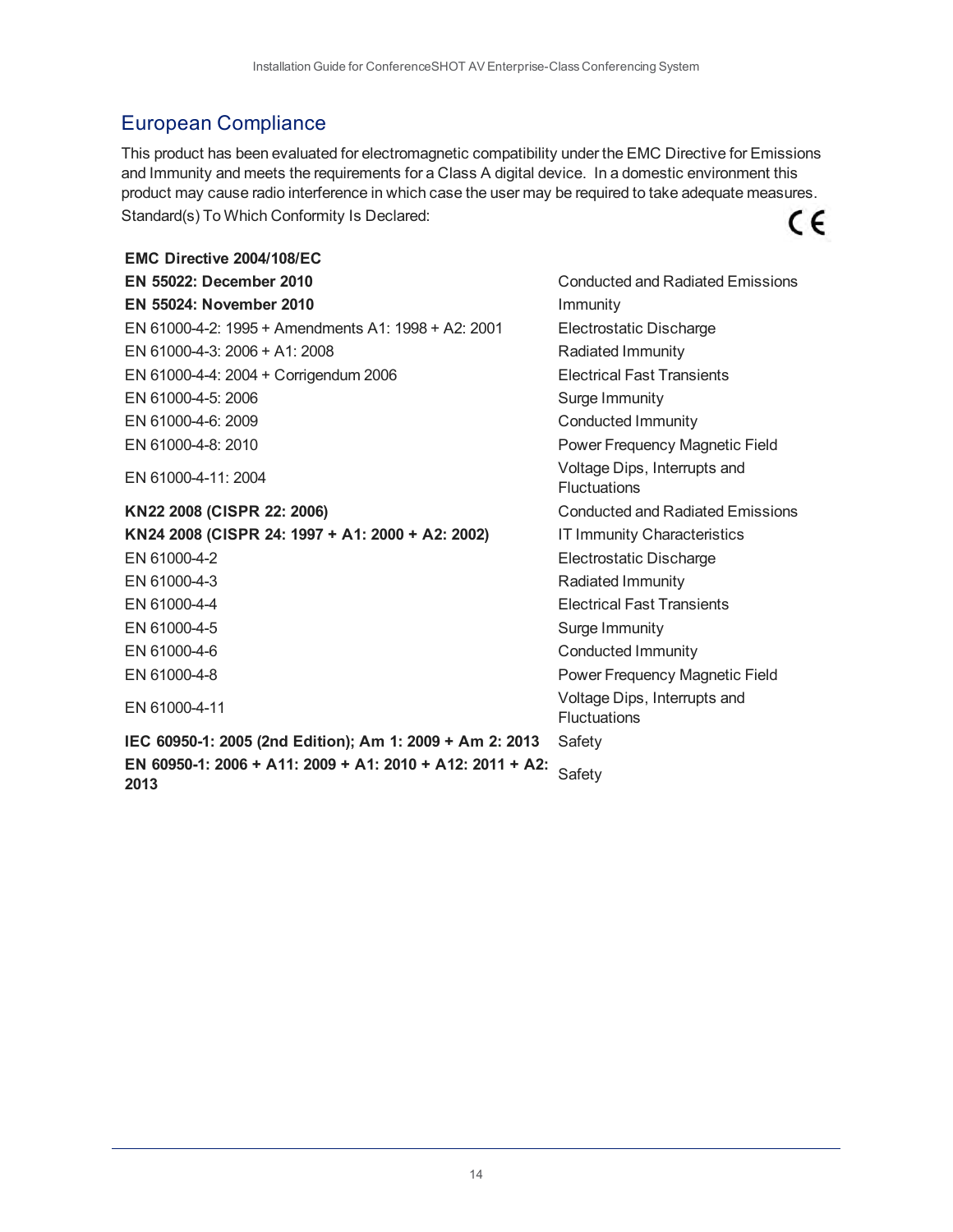## <span id="page-16-0"></span>Warranty Information

See Vaddio Warranty, Service and Return Policies posted on support. vaddio.com for complete details.

**Hardware\* warranty:** Two (2) year limited warranty on all parts and labor for Vaddio manufactured products. Vaddio warrants its manufactured products against defects in materials and workmanship for a period of two years from the day of purchase, to the original purchaser, if Vaddio receives notice of such defects during the warranty. Vaddio, at its option, will repair or replace products that prove to be defective. Vaddio manufactures its hardware products from parts and components that are new or equivalent to new in accordance with industry standard practices.

**Exclusions:** The above warranty shall not apply to defects resulting from improper or inadequate maintenance by the customer, customers applied software or interfacing, unauthorized modifications or misuse, mishandling, operation outside the normal environmental specifications for the product, use of the incorrect power supply, modified power supply or improper site operation and maintenance. OEM and special order products manufactured by other companies are excluded and are covered by the manufacturer's warranty.

**Vaddio Customer Service:** Vaddio will test, repair, or replace the product or products without charge if the unit is under warranty. If the product is out of warranty, Vaddio will test then repair the product or products. The cost of parts and labor charge will be estimated by a technician and confirmed by the customer prior to repair. All components must be returned for testing as a complete unit. Vaddio will not accept responsibility for shipment after it has left the premises.

**Vaddio Technical Support:** Vaddio technicians will determine and discuss with the customer the criteria for repair costs and/or replacement. Vaddio Technical Support can be contacted by email at [support@vaddio.com](mailto:support@vaddio.com) or by phone at one of the phone numbers listed on [support.vaddio.com.](http://support.vaddio.com/)

**Return Material Authorization (RMA) number:** Before returning a product for repair or replacement request an RMA from Vaddio's technical support. Provide the technician with a return phone number, email address, shipping address, product serial numbers and original purchase order number. Describe the reason for repairs or returns as well as the date of purchase. See the General RMA Terms and Procedures section for more information. RMAs are valid for 30 days and will be issued to Vaddio dealers only. End users must return products through Vaddio dealers. Include the assigned RMA number in all correspondence with Vaddio. Write the assigned RMA number clearly on the shipping label of the box when returning the product. All products returned for credit are subject to a restocking charge without exception. Special order product are not returnable.

**Voided varranty:** The warranty does not apply if the original serial number has been removed or if the product has been disassembled or damaged through misuse, accident, modifications, use of incorrect power supply, use of a modified power supply or unauthorized repair.

**Shipping and handling:** Vaddio will not pay for inbound shipping transportation or insurance charges or accept any responsibility for laws and ordinances from inbound transit. Vaddio will pay for outbound shipping, transportation, and insurance charges for all items under warranty but will not assume responsibility for loss and/or damage by the outbound freight carrier. If the return shipment appears damaged, retain the original boxes and packing material for inspection by the carrier. Contact your carrier immediately.

**Products not under warranty:** Payment arrangements are required before outbound shipment for all out of warranty products.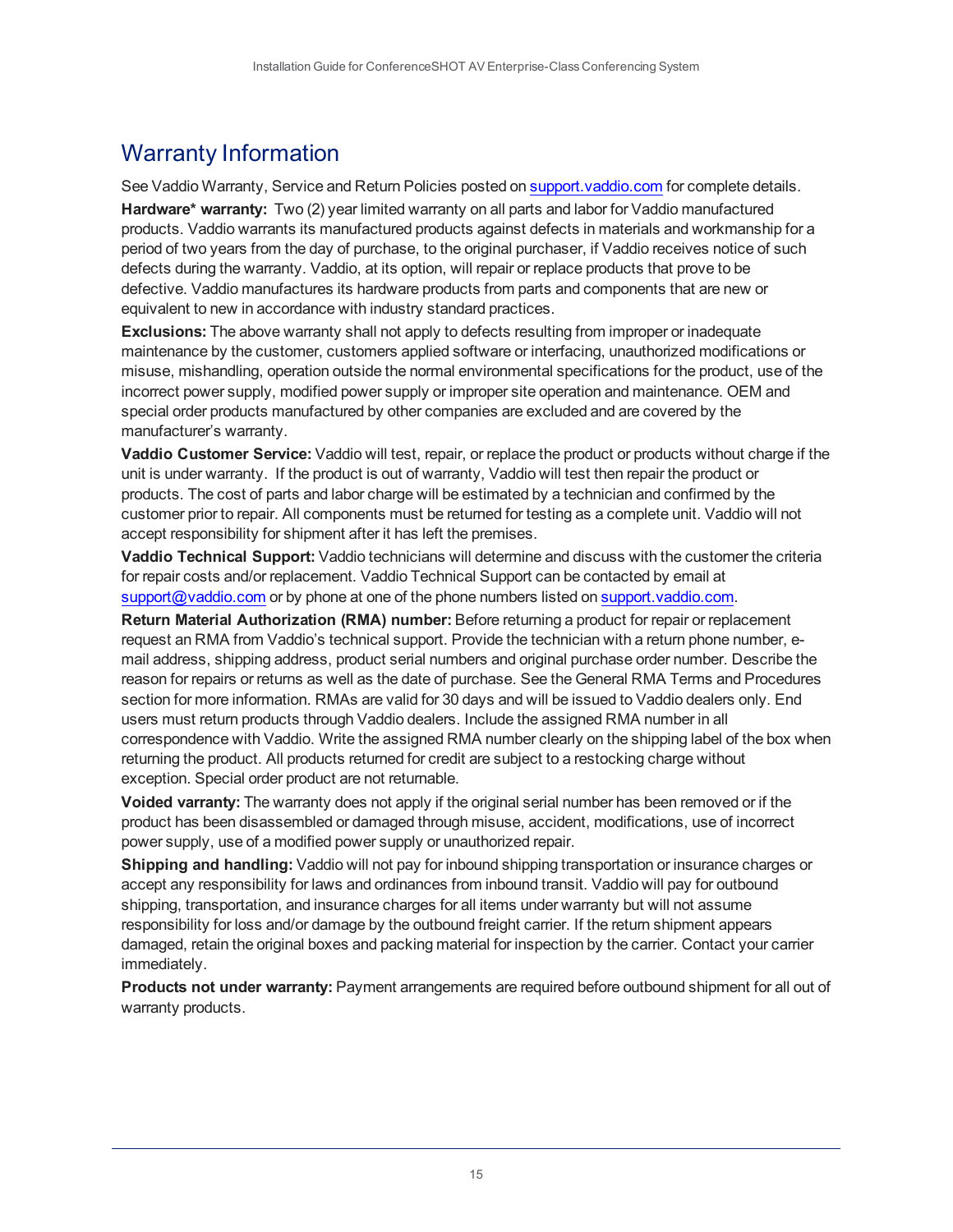### <span id="page-17-0"></span>Index

### **A**

anatomy of the camera [5](#page-6-1) anatomy of the system [5](#page-6-0) audio [5-6](#page-6-1) connections [5-6](#page-6-1)

### **B**

behavior on power-up [11](#page-12-1)

### **C**

cable connectors [5-7](#page-6-1) camera mount [7-8](#page-8-1) installing [8](#page-9-0) camera placement [7](#page-8-1) cleaning [11](#page-12-3) color codes for status light [11](#page-12-2) connecting the speaker [10](#page-11-0) connection diagram [11](#page-12-0) connectors [5-6](#page-6-1)

### **D**

damage, preventing [2,](#page-3-0) [7](#page-8-2) diagram, connection [11](#page-12-0)

### **E**

Ethernet port [5](#page-6-1)

### **I**

indicator light, meaning of colors [11](#page-12-2) installation [8-11](#page-9-0) basic connections [11](#page-12-0) camera [9](#page-10-0) camera mount [8](#page-9-0) speaker [10](#page-11-0)

### **L**

light, status indicator [11](#page-12-2) location of the camera [7](#page-8-1) locations of connectors [5-6](#page-6-1)

### **M**

MicPOD ports [5](#page-6-1) mount [7-8](#page-8-1) mounting the camera [7,](#page-8-1) [9](#page-10-0) mounting the speaker [10](#page-11-0)

### **N**

network port [5](#page-6-1)

### **O**

operating environment [7,](#page-8-2) [11](#page-12-3)

### **P**

packing list [2](#page-3-0) part numbers [2](#page-3-0) power connector [5](#page-6-1) power on/power off [11](#page-12-1) precautions [2](#page-3-0), [7](#page-8-2) for operating the system [7](#page-8-2) product returns and repairs [15](#page-16-0)

### **R**

requirements [7](#page-8-1) installation [7](#page-8-1) mounting [7](#page-8-1) RJ-45 connectors [7](#page-8-3)

### **S**

shelf, camera mount [8](#page-9-0) speaker [10](#page-11-0) mounting and connecting [10](#page-11-0) speaker port [5](#page-6-1) status light [11](#page-12-2) meanings of colors [11](#page-12-2) storage environment [11](#page-12-3)

### **T**

temperature, operating and storage [11](#page-12-3)

### **U**

USB port [5](#page-6-1)

### **W**

wall mount [8](#page-9-0) installing [8](#page-9-0) warranty [7](#page-8-2), [15](#page-16-0)